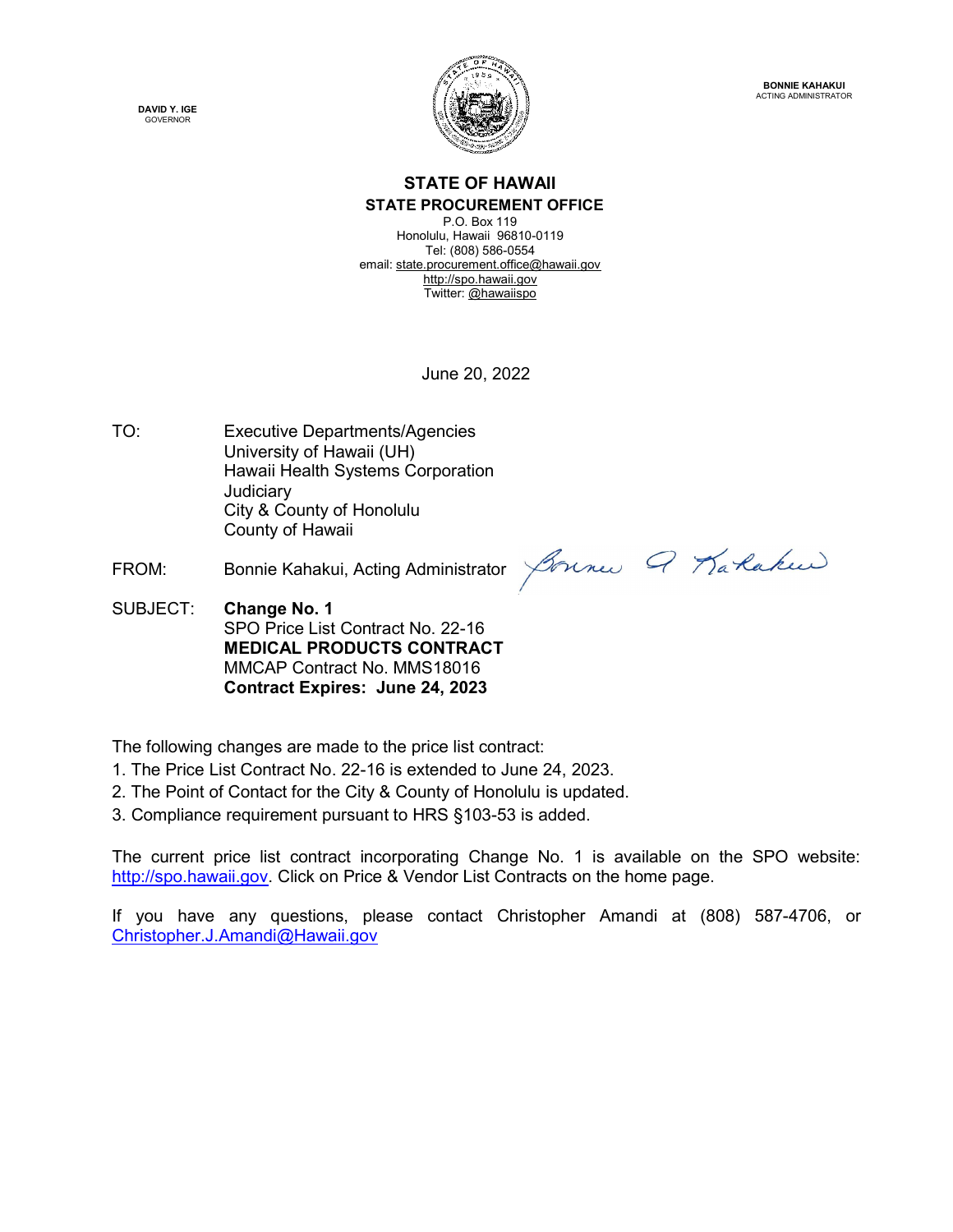# WHERE TO FIND:

| Product Backorders, Failure to Supply, Product Expiration, Product Returns 7     |  |
|----------------------------------------------------------------------------------|--|
|                                                                                  |  |
|                                                                                  |  |
|                                                                                  |  |
| State General Excise Tax (GET), Price List Contract Available on the Internet 10 |  |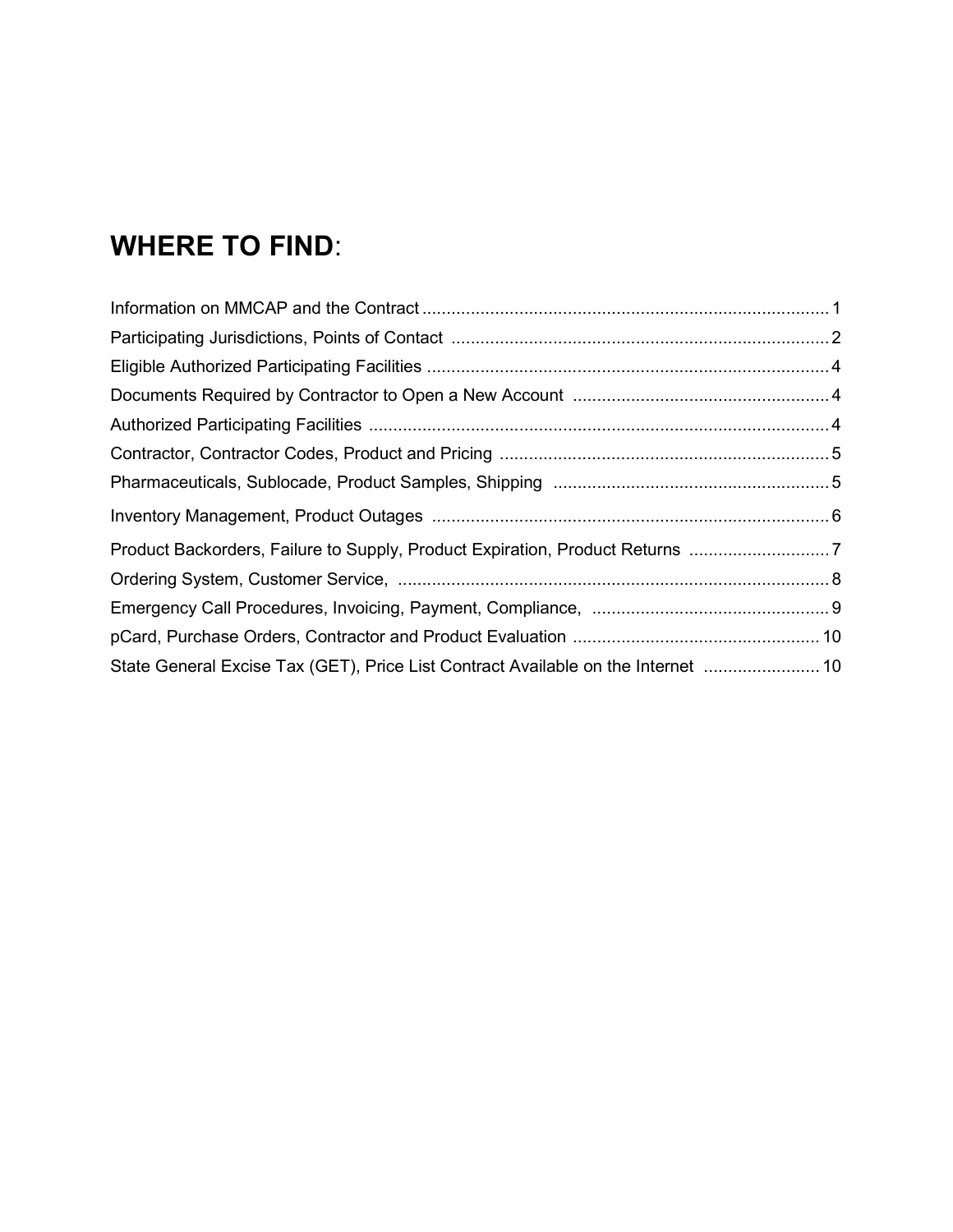## STATE OF HAWAII

#### STATE PROCUREMENT OFFICE

SPO Price List Contract No. 22-16 (Statewide) Includes Change No. 1 Effective: 06/25/2022

#### THIS SPO PRICE LIST CONTRACT IS FOR AUTHORIZED BUSINESS USE ONLY

#### MEDICAL PRODUCTS PROGRAM October 10, 2021 - June 25, 2023

#### INFORMATION ON MMCAP INFUSE AND THE MEDICAL PRODUCTS CONTRACT

The State of Hawaii is a member of the Minnesota Multistate Contracting Alliance for Pharmacy (MMCAP) Infuse, a voluntary group purchasing organization operated by the State of Minnesota's Department of Administration for government healthcare facilities. The mission of MMCAP Infuse is to provide member organizations, through combined purchasing power, to receive the best prices available for pharmaceuticals and related products to eligible government facilities.

The State of Minnesota is the lead agency and contract administrator for the MMCAP Infuse medical products. A competitive sealed proposal was issued on behalf of MMCAP Infuse and a contract was awarded to Henry Schein. The contractor is required to distribute medical products as ordered by participating agencies.

The State Procurement Office, on behalf of the executive branch and the purchasing agencies listed below, has joined the MMCAP Infuse medical products prime contractor contract. The MMCAP Infuse contract offers a wide range of medical products.

For additional information on this contract visit, http://www.mmcap.org



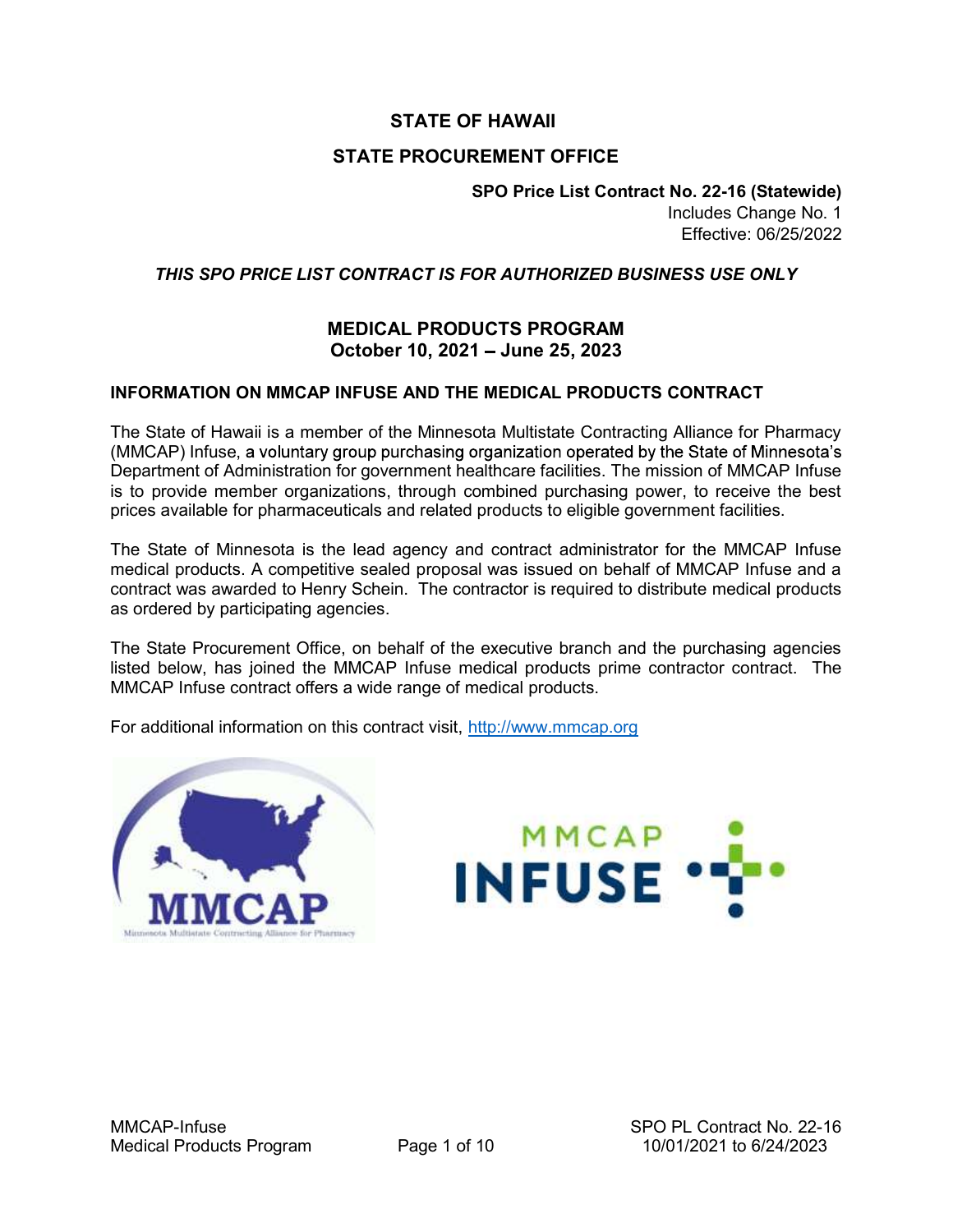**PARTICIPATING JURISDICTIONS:** Agencies of the following purchasing jurisdictions may purchase from this price list contract:

Executive Departments/Agencies City and County of Honolulu Department of Education **Exercise Education** Honolulu City Council Hawaii Health Systems Corporation **Honolulu Board of Water Supply** Office of Hawaiian Affairs **Honolulu Authority for Rapid Transportation** University of Hawaii **County of Hawaii** County of Hawaii Public Charter School Commission and Schools Hawaii County Council House of Representatives County of Hawaii-Department of Water Supply Senate County of Maui **Judiciary Maui County Council** 

County of Maui – Department of Water Supply County of Kauai Kauai County Council County of Kauai - Department of Water

Participating jurisdictions are not required but may purchase from this price list contract, and requests for exception from the contract are not required. Participating jurisdictions are allowed to purchase from other contractors; however, HRS Chapter 103D, and the procurement rules apply to purchases by using applicable method of procurement and its procedures, such as small purchases or competitive sealed bidding. The decision to use this contract or to solicit pricing from other sources is at the discretion of the participating jurisdictions.

Pursuant to HRS Section 103D-804, nonprofit organizations with current contracts to provide health and human services obtained pursuant to HRS Chapter 103F, Purchase of Health and Human Services contracts may purchase from State Procurement Office (SPO) price-/ contractor-lists.

POINTS OF CONTACT: Questions regarding products, ordering, pricing and status should be directed to:

MMCAP Infuse Senior Account Executive Kim Hankins email <u>Kim.Hankins@state.mn.us</u><br>phone 503-999-5013.

| <b>Jurisdiction</b> | <b>Name</b>              | <b>Telephone</b> | Fax | E-mail                                     |
|---------------------|--------------------------|------------------|-----|--------------------------------------------|
| Executive           | Christopher Amandi       | 587-4706         |     | 586-0570   Christopher.J.Amandi@hawaii.gov |
| <b>DOE</b>          | <b>Procurement Staff</b> | 675-0130         |     | 675-0133   G-OFS-DOE-Procurement@k12.hi.us |

Procurement questions or concerns may be directed as follows: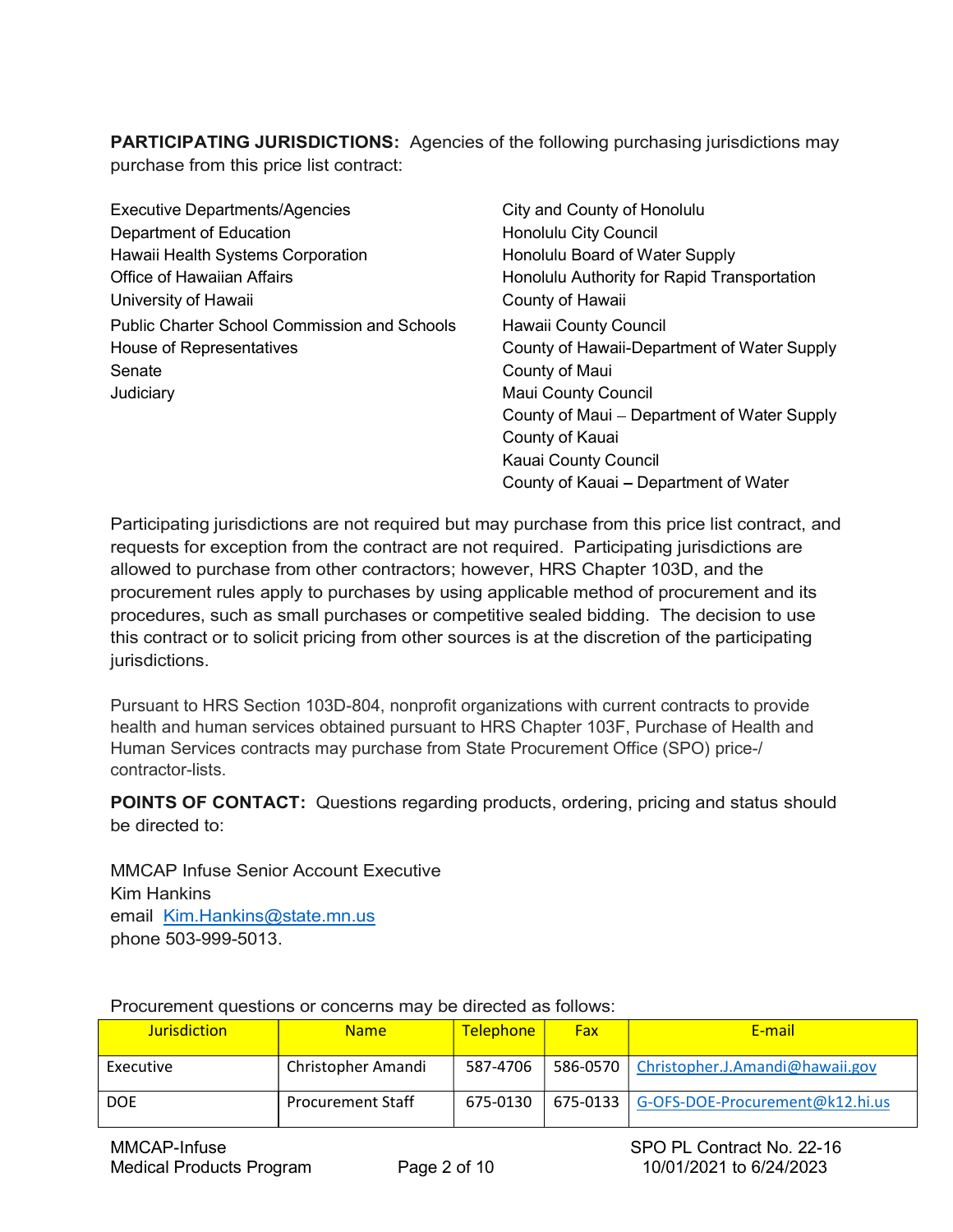| <b>Jurisdiction</b>                                       | <b>Name</b>                                  | Telephone            | Fax      | E-mail                                       |  |
|-----------------------------------------------------------|----------------------------------------------|----------------------|----------|----------------------------------------------|--|
| <b>HHSC</b>                                               | Nancy Delima                                 | 359-0994             |          | ndelima@hhsc.org                             |  |
| <b>OHA</b>                                                | Christopher Stanley                          | 594-1833             | 594-1865 | chriss@oha.org                               |  |
| UH                                                        | Karlee Hisashima                             | 956-8687             | 956-2093 | karlee@hawaii.edu                            |  |
| <b>Public Charter School</b><br>Commission and<br>Schools | Danny Vasconcellos                           | 586-3775             | 586-3776 | danny.vasconcellos@spcsc.hawaii.gov          |  |
| House                                                     | <b>Brian Takeshita</b>                       | 586-6423             | 586-6401 | takeshita@capitol.hawaii.gov                 |  |
| Senate                                                    | Carol Taniguchi                              | 586-6720             | 586-6719 | c.taniguchi@capitol.hawaii.gov               |  |
| Judiciary                                                 | <b>Tritia Cruz</b>                           | 538-5805             | 538-5802 | tritia.l.cruz@courts.hawaii.gov              |  |
| C&C of Honolulu                                           | Procurement<br>Specialist                    | 768-5535             | 768-3299 | bfspurchasing@honolulu.gov                   |  |
| Honolulu City Council                                     | Kendall Amazaki, Jr.<br><b>Nanette Saito</b> | 768-5084<br>768-5085 | 768-5011 | kamazaki@honolulu.gov<br>nsaito@honolulu.gov |  |
| Honolulu Board of<br><b>Water Supply</b>                  | <b>Procurement Office</b>                    | 748-5071             |          | fn procurement@hbws.org                      |  |
| <b>HART</b>                                               | Dean Matro                                   | 768-6246             |          | dean.matro@honolulu.gov                      |  |
| County of Hawaii                                          | Diane Nakagawa                               | 961-8440             |          | diane.nakagawa@hawaiicounty.gov              |  |
| Hawaii County Council                                     | Diane Nakagawa                               | 961-8440             |          | diane.nakagawa@hawaiicounty.gov              |  |
| County of Hawaii-<br>Department of Water<br>Supply        | Ka'iulani L.<br>Matsumoto                    | 961-8050<br>x224     | 961-8657 | kmatsumoto@hawaii.dws.org                    |  |
| County of Maui                                            | Jared Masuda                                 | 463-3816             |          | jared.masuda@co.maui.hi.us                   |  |
| Maui County Council                                       | Marlene Rebugio                              | 270-7838             |          | marlene.rebugio@mauicounty.us                |  |
| County of Maui-<br>Department of Water                    | Kenneth L. Bissen                            | 270-7684             | 270-7136 | ken.bissen@co.maui.hi.us                     |  |
| Supply                                                    | Holly Perdido                                | 270-7684             |          | holly.perdido@co.maui.hi.us                  |  |
| County of Kauai                                           | Ernest Barreira                              | 241-4295             | 241-6297 | ebarreira@kauai.gov                          |  |
| Kauai County Council                                      | Codie Tabalba                                | 241-4193             | 241-6349 | ctabalba@kauai.gov                           |  |
|                                                           | Scott Sato                                   | 241-4810             | 241-6349 | ssato@kauai.gov                              |  |
| County of Kauai-<br>Department of Water                   | Marcelino Soliz                              | 245-5470             | 241-5813 | msoliz@kauaiwater.org                        |  |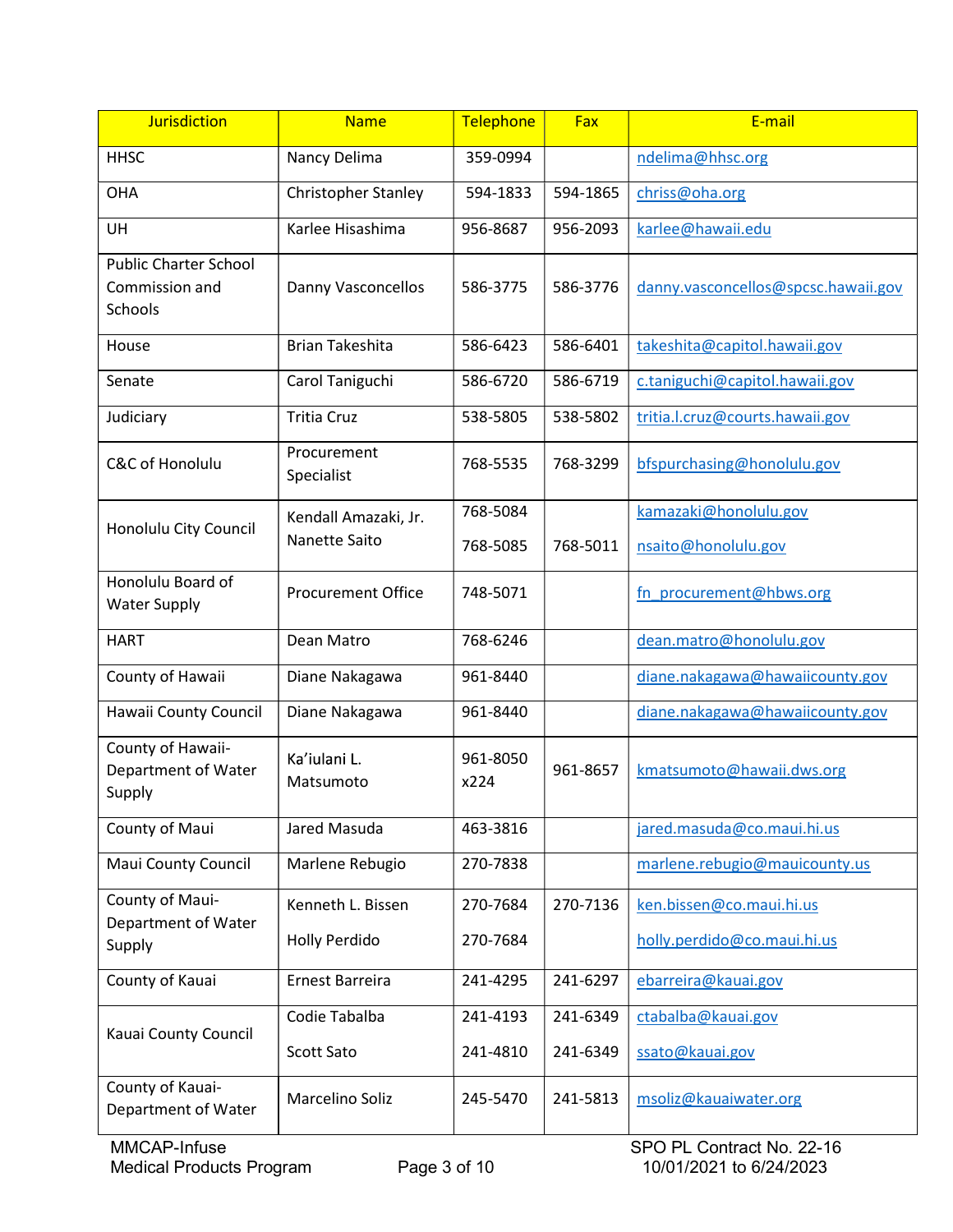ELIGIBLE AUTHORIZED PARTICIPATING FACILTIES: Only eligible authorized facilities, of a participating jurisdiction, are authorized to use this contract. Eligible authorized facilities, wanting to use this contract, are required to complete a MMCAP Infuse Facility Membership Application and Facility Agreement Membership Application Instructions and Application Form / Minnesota.gov (infuse-mn.gov) prior to ordering. Submit a completed and signed MMCAP Infuse application and agreement to the State Procurement Office, Attention Christopher Amandi, Christopher.J.Amandi@hawaii.gov for verification and submission to MMCAP Infuse.

### DOCUMENTS REQUIRED BY CONTRACTOR TO OPEN A NEW ACCOUNT:

#### For Medical Supply purchases:

• New account application

#### For Sublocade purchases:

- Pharmacy License
- REMS certification
- New account application

## DOCUMENTS REQUIRED BY CONTRACTOR TO TRANSFER EXISITING ACCOUNT UNDER MMCAP INFUSE AND STATE OF HAWAII CONTRACT:

GPO declaration form

AUTHORIZED PARTICIPATING FACILTIES: Each authorized participating facility will be assigned a local account manager who will be responsible for building and developing an effective working relationship with the authorized participating facility's staff. In addition to the Contractor assigned account manager, MMCAP Infuse has a Senior Healthcare Consultant assigned to Hawaii to ensure the needs of all authorized facilities are met. Kim Hankins is the assigned MMCAP Infuse Senior Healthcare Consultant for Hawaii.

#### Kim Hankins, CPPO, CPPB

SENIOR HEALTHCARE CONSULTANT, GOVERNMENT SECTOR - NORTHWESTERN REGION 503-999-5013 Kim.Hankins@state.mn.us

#### CONTRACTOR:

Rob Irwin National Account Manager Government Henry Schein Medical Cell Phone-661-244-7090 Rob.Irwin@HenrySchein.com

Cristina A Bowman National Account Specialist Healthcare Services PH: 864-381-5900 Cristina.bowman@henryschein.com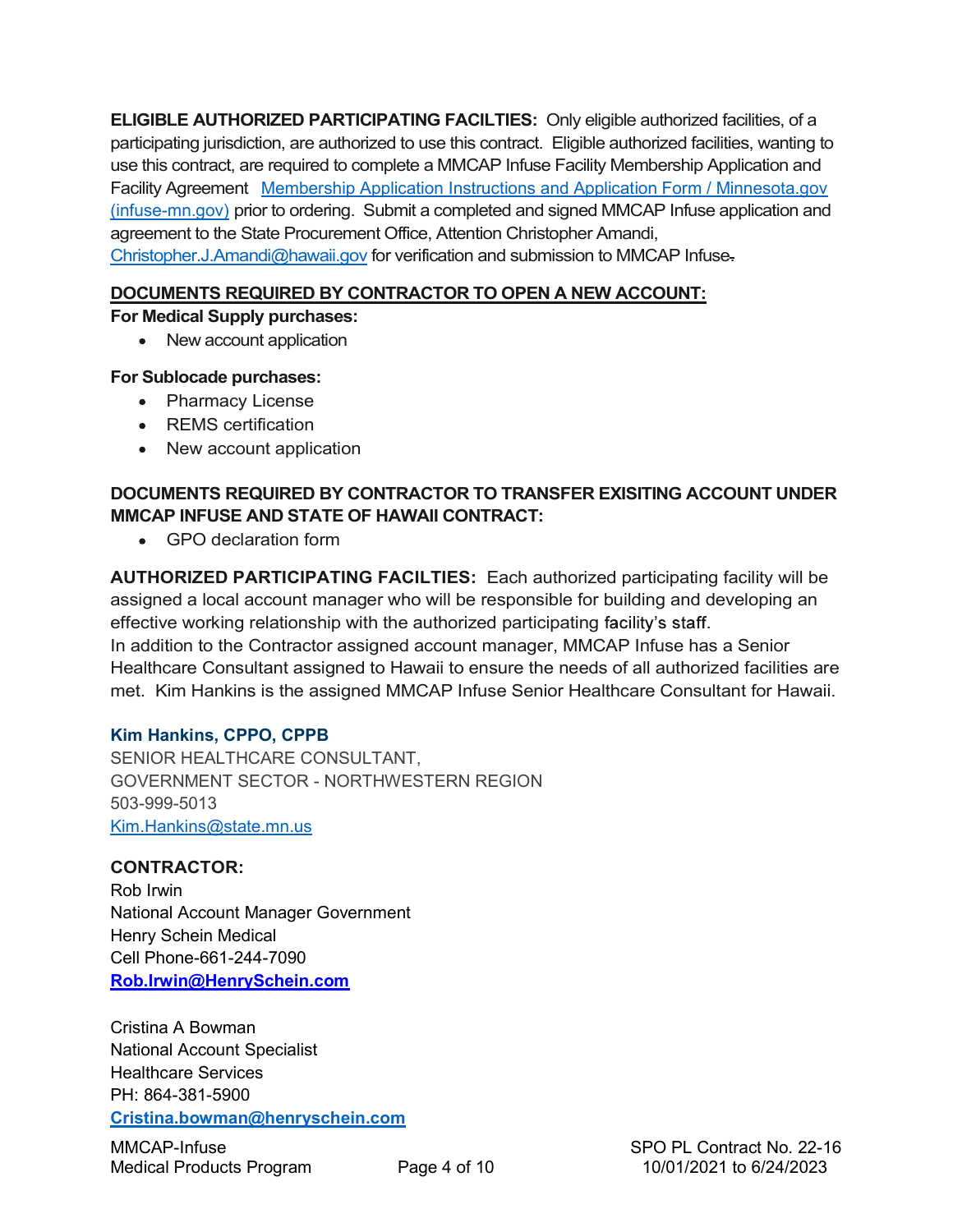CONTRACTOR CODES for annotation on purchase orders are obtainable from the Alphabetical Contractor Edit Table available at your department's fiscal office. Departments are cautioned that the remittance address on an invoice may be different from the address of the contractor code annotated on the purchase order. Therefore, when processing an invoice for payment, be sure that the correct contractor code is used.

## MEDICAL PRODUCTS and PRICING

The list of the Contractor's Contracted Suppliers' categories of Medical Products must include the percentage discount from the Contractor's published catalog price of the Product within a specific category, and be submitted on the Non-Core Products tab of Attachment A. The specific discount shall apply to each of the Contractor's Contracted Suppliers' categories of medical Products listed. Attachment A can be found on the MMCAP Infuse Legacy webpage Home Page (state.mn.us) by login in using your membership login. Interested, eligible non-member agencies and organizations may contact Kim Hankins, MMCAP-infuse Senior Healthcare Consultant (see previous page), for inquiries relating to products and pricing.

The MMCAP Infuse Participating Member will receive the Contract pricing as set forth, in the following tabs in the Excel-spreadsheet price file, which is available for the Henry Schein Medical Products contract MMS18016 on the MMCAP contracts webpage: Brand Label Core Products tab; Private Label Core Products tab; Covid-19 products; Non-Core Products tab; and Additional Value Offerings tab. There shall be no minimum order requirements or charges, regardless of order size or payment amount.

PHARMACEUTICALS: For any Products and Services manufactured and offered by a pharmaceutical manufacturer, the pharmaceutical manufacturer will determine which MMCAP Infuse Members and Participating Facilities are eligible to receive the pricing offered the by the pharmaceutical manufacturer. In accordance with Section 8 of Article 4, any pharmaceutical products agreed to be distributed to MMCAP Infuse Members or MMCAP Infuse Participating Facilities by Contractor and MMCAP Infuse shall be added to Attachment A-1: Approved Pharmaceuticals.

Sublocade: For the Sublocade set forth in Attachment A-1, it is understood and agreed that only MMCAP Infuse Members and MMCAP Infuse Participating Facilities which are approved by the manufacturer ("Designated MMCAP Members") are eligible to receive the pricing set forth herein.

PRODUCT SAMPLES AND/OR DEMONSTRATION MODELS: Upon the written request from any MMCAP Infuse Participating Facility, the Contractor agrees to provide Product samples within reason and so long as available from an applicable Manufacturer, and/or demonstration models to any MMCAP Infuse Participating Facility at no charge. Upon request from MMCAP Infuse Participating Facilities, the Contractor will use commercially reasonable efforts to also provide, if applicable, training on the Products, or facilitate the training of such Product with the applicable Manufacturer, covered by the MMCAP Infuse Contract, including the Product features and proper Product use.

SHIPPING: The contractor delivers to sites identified by the Order Originator, and if necessary, add other delivery sites as identified by the Infuse Members during the term of the MMCAP Infuse Contract. Contractor shall have the right to review and hold orders to the extent an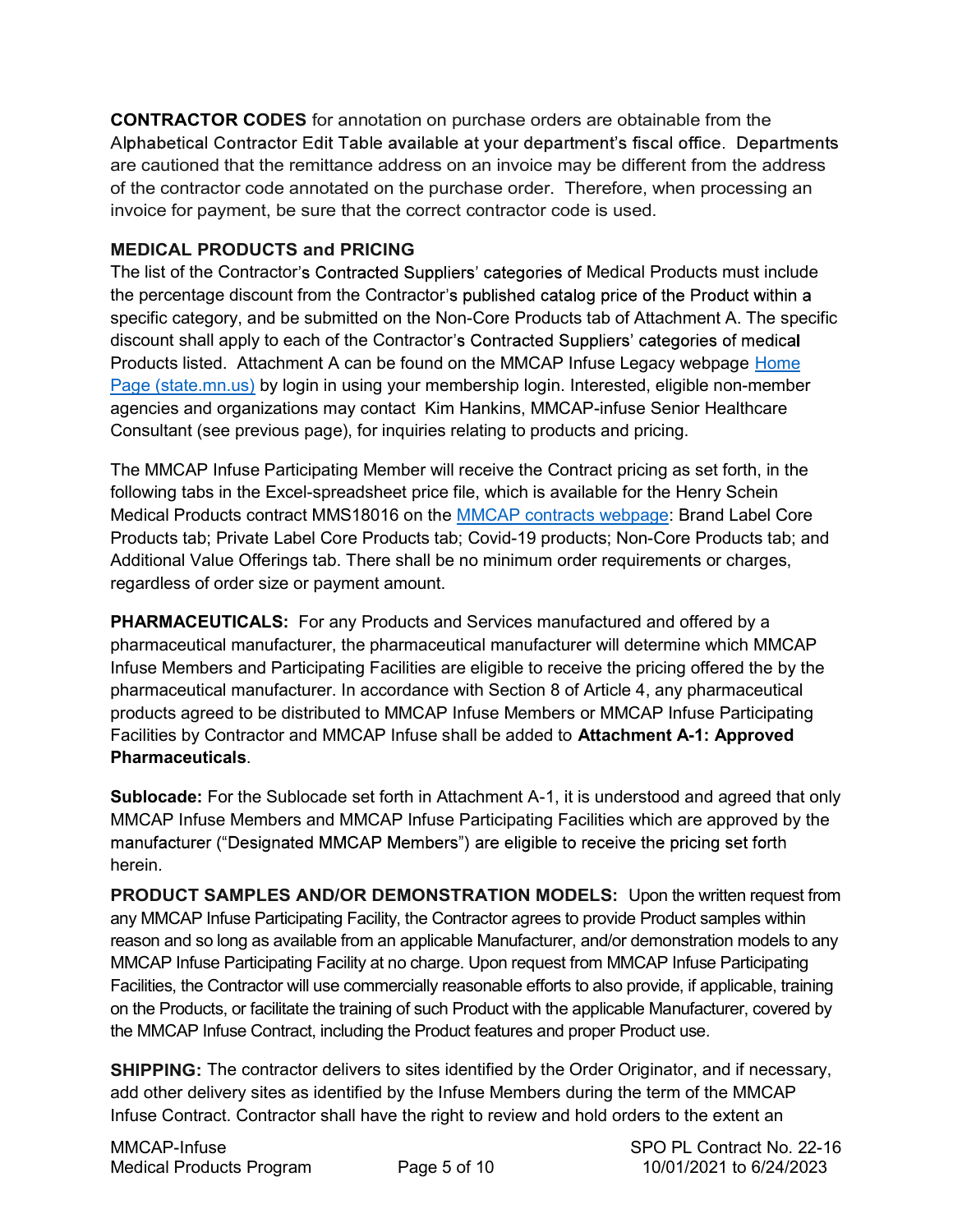applicable MMCAP Infuse Participating Member (i) is past-due or delinquent beyond their regular payment terms.

a. No Additional Fees. Contractor may not charge any additional fees for routine deliveries, unless such Service is subject to a charge, to MMCAP Infuse Participating Facilities.

b. **Shipping Terms.** All routine scheduled order for standard Product shipments will be F.O.B. Destination, Freight Prepaid and Allowed.

c. **No Fuel Surcharges.** Contractor agrees that it will not charge a fuel surcharge for the term of this Contract.

d. **Delivery Schedule** Contractor will have three (3) business days, from the date the Product is ordered, to have the Product stocked and delivered at no extra cost to the Order Originator, barring any Manufacturer production issues or any minimum order requirements from a Manufacturer. It is understood that deliveries to Alaska or Hawaii may take longer.

e. Delivery Time Contractor's daily order cut off time will be 3:00pm EST time, with the delivery window from generally between  $10:00$ am  $-4:30$ pm the next business day, depending on location and distance from the servicing distribution center and the location of the applicable MMCAP Infuse Participating Facility. Orders received Monday through Thursday will be delivered in an average turnaround time from the placement of an MMCAP Infuse Member's Order, to the expected delivery date of the Product of less than three (3) business days. Orders received Friday will be delivered the next business day depending on location and distance from the servicing distribution center and the location of the applicable MMCAP Infuse Participating Facility.

f. Hazardous Materials MMCAP Infuse Member and MMCAP Infuse Participating Facility may be subject to additional shipping charges.

g. **Damaged Products**: All damaged Products must be reported to Contractor's customer service department. Products Returned to the Contractor, and applicable credits will be issued within three (3) business days from receipt of the damaged item.

h. Lost Products All lost Products must be reported to Contractor's customer service department. Upon reconciliation, Contractor will apply credit for lost items as applicable within three (3) business days.

i. Large Size Orders MMCAP Infuse Member and MMCAP Infuse Participating Facility may be subject to additional shipping charges.

INVENTORY MANAGEMENT: Upon request by an MMCAP Infuse Participating Facility, Contractor may provide at cost or no cost to the MMCAP Infuse Participating Facility, inventory management support that includes but is not limited to training, software, reporting capability, and handheld devices, to assist the facility in performing its onsite inventory.

PRODUCT OUTAGES: Contractor will provide written notice within forty-eight (48) hours, of being notified by an applicable Manufacturer, of any Products that are on Manufacturer Backorder.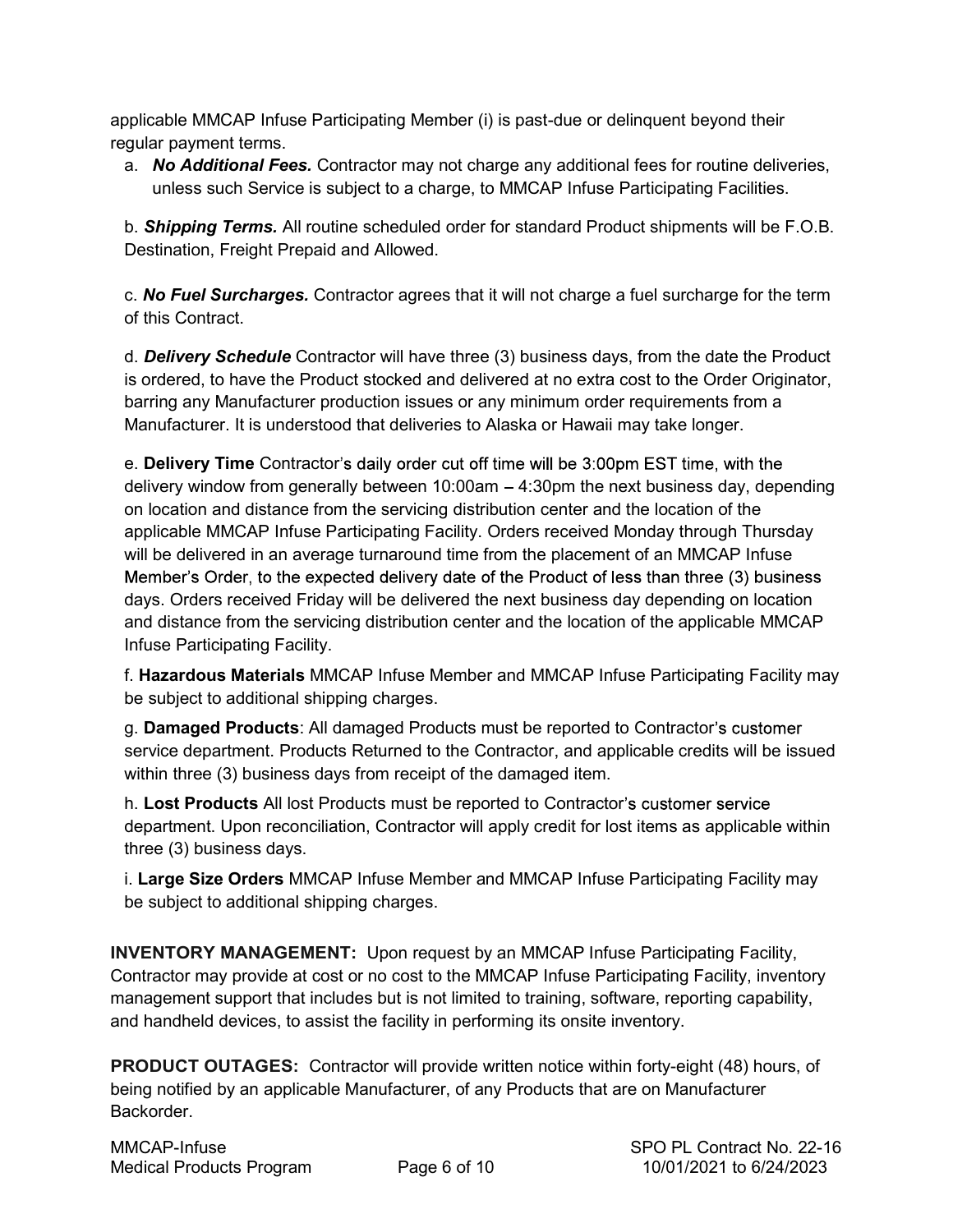PRODUCT BACKORDERS: Products, subject to a manufacturer backorder and deemed critical by the MMCAP-infuse participating facility may be requested to be shipped expedited from another manufacturer, in which case the contractor requests drop-shipment to the MMCAP-infuse participating facility from the alternative manufacturer via Next Day Delivery. In case the alternative manufacturer does not offer drop shipments, Contractor will ship the Product as soon as such Products are available to the MMCAP Infuse Facility for delivery via Next Day Delivery. The MMCAP Infuse Participating Facility may be subject to additional cost or shipping charges.

Should the MMCAP Infuse Participating Facility opt out of the Automatic Product Substitution process, the ordering MMCAP Infuse Member may purchase a Product Substitute on the open market during the time the Contractor is unable to provide such Manufacturer Backordered Products.

Contractor will have an auto-backorder function that is part of its existing Product ordering system, which will allow MMCAP Infuse Participating Facilities to receive backordered Product due to Contractor created Stock Outages promptly, upon availability of the Product.

FAILURE TO SUPPLY: Unless the result of a Manufacturer Backorder, if Contractor fails to deliver any Core Products set forth on Attachment A, the ordering MMCAP Infuse Participating Facility may purchase an alternate equivalent Product on the open market for the period in which the Contractor is unable to provide the Core Product.

PRODUCT EXPIRATION: Contractor shall notify MMCAP Infuse Participating Facilities when the shipment of a Product has an expiration date of less than six (6) months.

If Contractor distributes short-dated product to an MMCAP Infuse Participating Facility without prior approval, the Product may be returned to the Contractor at Contractor's expense.

PRODUCT RETURNS: Returns can be placed online, through customer service department or via consultant. Once the Product is received back into warehouse, a credit will be processed to MMCAP account and will generate a credit memo. Returned Products must be returned within 30 days of purchase. After the 30 days, a restocking fee will be assessed.

RETURNS ARE NOT BEING ACCEPTED WITHOUT PRIOR AUTHORIZATION. To arrange for a return, call Customer Service, or contact Sales Consultant. The following conditions must be complied with:

- All returns must be accompanied by a copy of the invoice and a reason for the return.
- Merchandise must be returned in its original container, unmarked, and properly packaged.
- Returned Products must have been purchased within the previous thirty (30) days. Any returns past thirty (30) days are subject to a restocking fee.
- Shortages or errors in shipments must be reported within seven (7) days of invoice date to issue credit (if applicable). Shipping charges will apply on all returns.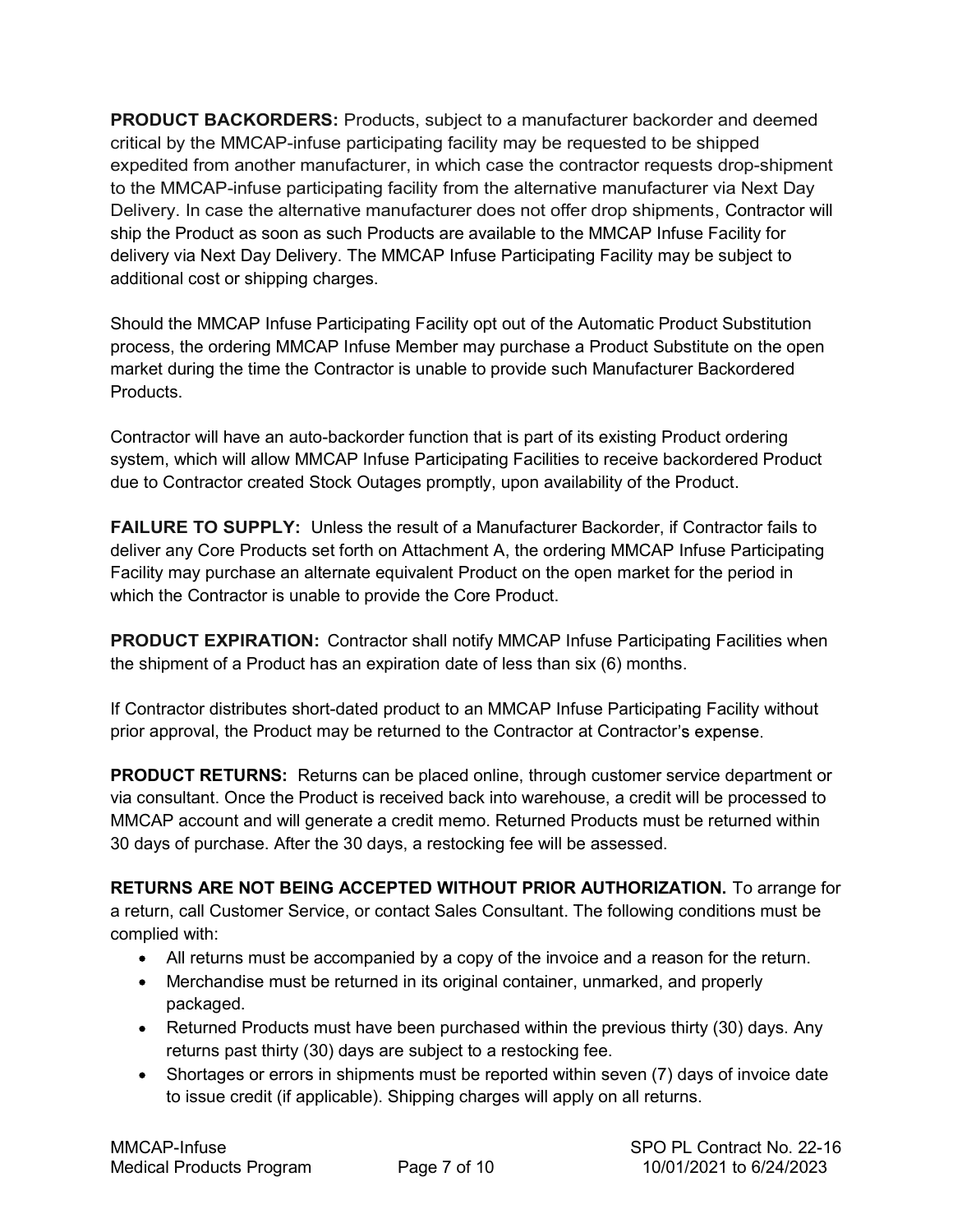Exceptions: The following special, customized, or government-regulated items are not returnable:

- Opened hand pieces, small equipment, and custom-ordered equipment
- Special order items (Products that we do not ordinarily stock)
- Personalized and imprinted items
- Opened computer hardware and software
- Controlled drugs
- Hazardous items
- Expired Products
- Items that cannot be returned to the manufacturer

Prescription Drug Returns: Federal law requires that any drugs returned to a wholesale distributor, are kept under proper conditions for storage, handling, and shipping. The Prescription Drug Marketing Act also requires that written documentation indicating that proper conditions were maintained is provided to the wholesale distributor to which the drugs are returned. To help facilitate this process Henry Schein, Inc. has developed a Prescription Drug Return Authorization form that you may use to comply with this requirement. To receive a copy of the form and obtain proper return authorization, please contact Customer Service at 1-800- 472-4346 or access our online Prescription Drug Return Policy and Return Form.

ORDERING SYSTEM: Contractor will provide order training procedures to staff identified by the MMCAP Infuse Member at no charge, within a mutually agreeable timeframe to the Contractor and the MMCAP Infuse Member, after establishing a new MMCAP Infuse business account.

Contractor will support the following ordering methods: Internet, EDI, phone orders via interactive voice response, direct call to customer service, handheld device ordering, and fax orders

## CUSTOMER SERVICE:

- Customer support centers are located at: Reno, NV and Melville, NY
- Customer service hours of operation are  $8am 8:30pm$ , EST; Monday Friday, excluding the following national holidays: Christmas, New Year's Eve, 4th of July, Labor Day, Memorial Day, Thanksgiving Day and the day after Thanksgiving.
- Access to customer service representatives, with principal responsibilities in the areas of but not limited to: order entry, shipping, delivery, ordering, stocking issues, and other general customer service requests, can be reached toll free at 800-472-4346 for customer service support or 800-772-4346 to place an order; to fax an order 800-329-9109, or by e-mail at custserv@henryschein.com for customer service support or medsls@henryschein.com to place an order via email.
- Technical support is available Monday-Friday;  $8am 8pm EST$ . Technical support can be reached toll free by calling 800-711-6032, or via email at ECS@henryschein.com. See Section 2.9, of II. Contract Transition and Implementation, for more details on technical support for Product ordering.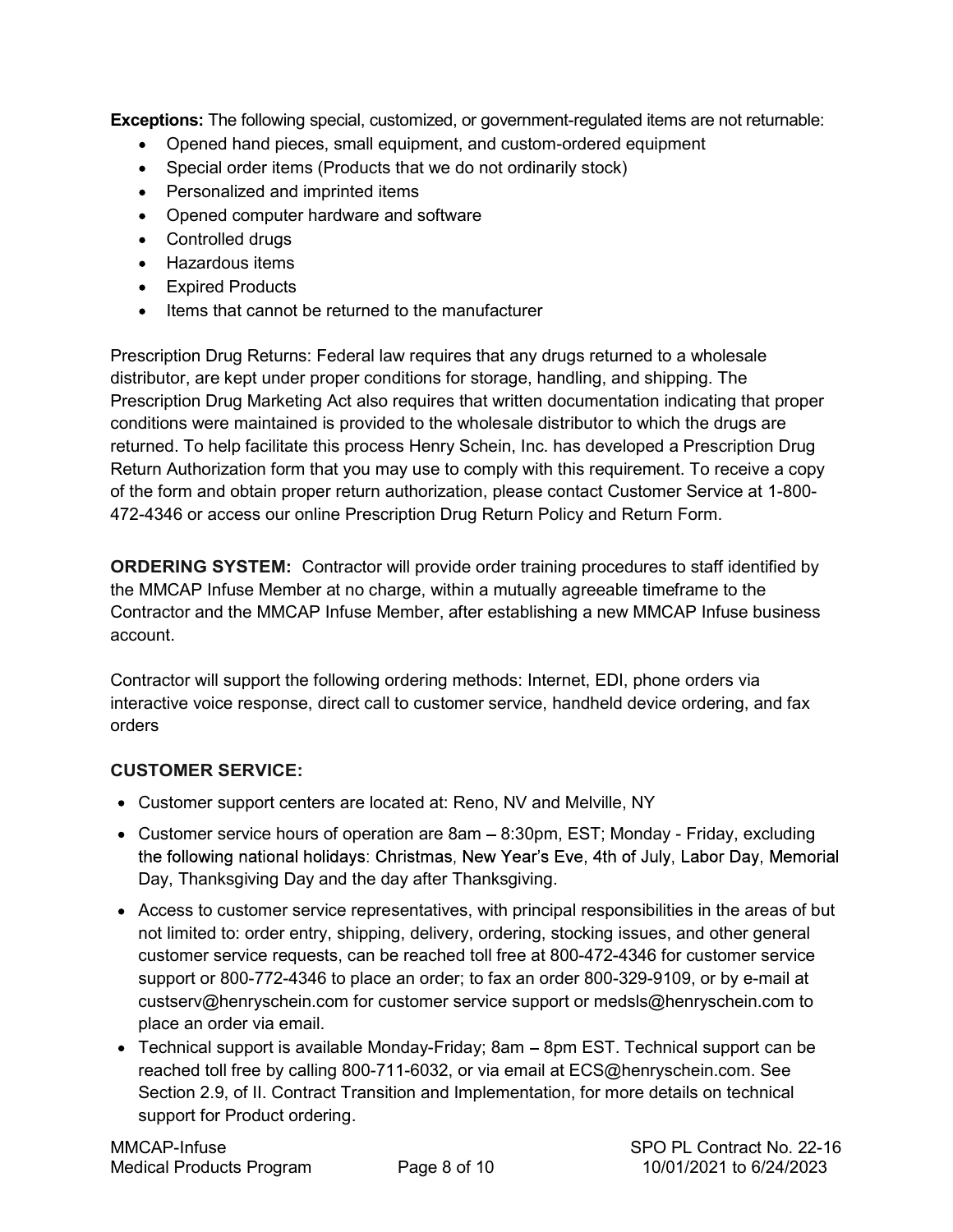Emergency Call Procedures: Contractor agrees to use commercially reasonable efforts to accommodate any emergency orders a MMCAP Infuse Member or MMCAP Infuse Participating Facility may have which shall be used for life critical emergency situations only, that requires Product before the Next Scheduled Delivery Day, provided however that MMCAP Infuse, MMCAP Infuse Members and MMCAP Infuse Participating Facilities understand that Contractor does not have the capabilities to provide delivery of Products on the same day an Order is placed. Such MMCAP Infuse Member and/or MMCAP Infuse Participating Facility may utilize one of the contact methods outlined under Section 3.2 of this Attachment B to reach out to Contractor.

#### INVOICING:

Contractor will submit an invoice with each order. Invoices must be only for the amount of Product and Services delivered, not the amount ordered. Quantity ordered and quantity shipped must be based on the packaging associated with the Contractor's Product ID number.

No additional fees or special handling charges will be assessed for MMCAP Infuse Contract Products, unless such Products are Medical Equipment Products or Special Products.

All additional fees (e.g., expedited shipping charges) previously agreed upon between the Contractor and MMCAP Infuse will be in line-item detail, separated from the Product's cost, and will be tied back to an original invoice number.

PAYMENT: As a condition for purchasing under this Contract, orders must only be accepted if made by authorized individuals from MMCAP Infuse Participating Facilities who are eligible purchasers under this contract. MMCAP Infuse Participating Facilities may use their own forms for Orders. The Contract number and the purchase order number must appear on all documents (e.g., invoices, packing slips, etc.), but subject to Contractor

MMCAP Infuse will not be liable for an unpaid invoice of any MMCAP Infuse Member or MMCAP Infuse Participating Facility.

Contractor will accept payment of purchase orders via Electronic Funds Transfer (EFT), credit cards authorized by the ordering MMCAP Infuse Participating Facility and any other traditional means of payment. Payments may also be made via pCard.

COMPLIANCE PURSUANT TO HRS §103D-310(c): Prior to awarding this contract, the SPO verified compliance of the Contractor named in the SPO Price List Contract No. 22-16. No further compliance verification is required prior to issuing a contract, purchase order, or pCard payment when utilizing this contract.

COMPLIANCE PURSUANT TO HRS §103-53. All state and county contracting officers or agents shall withhold final payment of a contract until the receipt of tax clearances from the director of taxation and the Internal Revenue Service. This section does not apply to contracts of less than \$25,000